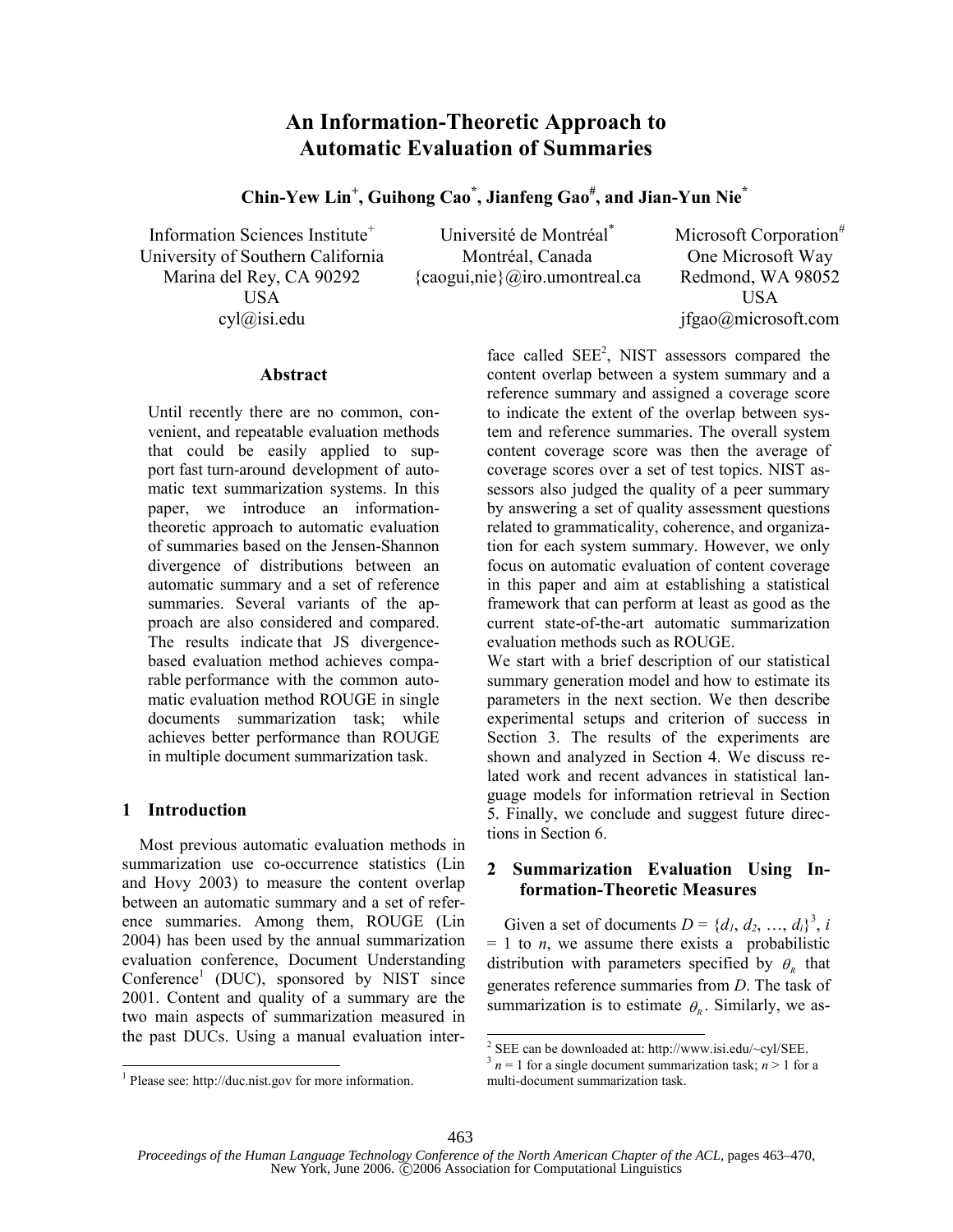sume every system summary is generated from a probabilistic distribution with parameters specified by  $\theta_{\mu}$ . Therefore, a good summarizer should have its  $\theta_{A}$  very close to  $\theta_{R}$  and the process of summary evaluation could be viewed as a task of estimating the distance between  $\theta_{A}$  and  $\theta_{R}$ .

For example, if we use Kullback-Leibler (KL) divergence as the distance function, then the summary evaluation task could be viewed as finding the KL divergence between  $\theta_A$  and  $\theta_R$ . However, KL divergence is unspecified when a value is defined in  $\theta_{n}$  but not in  $\theta_{n}$  (Lin 1991, Dagan et al. 1999). Usually smoothing has to be applied to address this missing data problem (unseen word in this case).

Another problem is that KL divergence is not symmetric, i.e.  $KL(\theta_R || \theta_A) \neq KL((\theta_A || \theta_R))$ , except when  $\theta_{R} = \theta_{A}$ . This is counter-intuitive in our application scenario. We therefore use generalized Jensen-Shannon (JS) divergence proposed by Lin  $(1991)$ . The JS divergence can be written as follows:

$$
JS_{\pi}(p_1, p_2, \cdots, p_n) =
$$
  

$$
H\left(\sum_{i=1}^n \pi_i p_i\right) - \sum_{i=1}^n \pi_i H(p_i),
$$
 (1)

where  $p_i$  is a probability distribution with weight

 $\pi_i$ ,  $\sum_{i=1}^{n} \pi_i = 1$ , and  $H(\cdot)$  is Shannon entropy. For  $n = 2$  and equal weight, we have the following:

 $JS_{1/2}(p_1 \quad p_2) =$ 

$$
\frac{1}{2} \sum_{\theta_1} \left( p_1 \log \left( \frac{p_1}{\frac{1}{2} p_1 + \frac{1}{2} p_2} \right) + \left( \frac{1}{2} p_1 + \frac{1}{2} p_2 \right) \right)
$$
 (2)

Since the Jensen-Shannon divergence is a distance measure, we take its negative value to indicate the similarity between two distributions as follows:

Score<sup>JS</sup><sub>summary</sub> $(S_A | S_R) = -JS_{1/2}(p(\theta_A | S_A) p(\theta_R | S_R))$ . (3) Equation (3) suggests that the problem of summary evaluation could be cast as ranking system summaries according to their negative Jensen-Shannon divergence with respect to the estimated posterior distribution of reference summaries. The question now is how to estimate these distributions.

### $2.1$ **Estimation of Posterior and Prior Sys**tem Summary Distributions

 $\theta_A$  is estimated via maximum *a posterior* (MAP) as:

$$
\theta^{MP}_A = \arg\max_{\theta_A} p(\theta_A \mid S_A)
$$

By Bayes' rule, the posterior probability of  $\theta$ . given  $S_A$ ,  $p(\theta_A | S_A)$ , can be written as:

$$
p(\theta_A \mid S_A) = \frac{p(S_A \mid \theta_A) p(\theta_A)}{p(S_A)},
$$
 (4)

Assuming a multinomial generation model (Zaragoza et al. 2003) for each summary, parameterized by:

$$
\theta_{A} = (\theta_{A,1}, \theta_{A,2}, ..., \theta_{A,m}) \in [0,1]^m, \quad \sum_{i=1}^m \theta_{A,i} = 1.
$$

 $\theta_{i,j}$  is the parameter of generating word i in summary  $S_A$  and m is the total number of words in the vocabulary. Assuming a bag-of-words unigram model, the system summary likelihood can be expressed as follows:

$$
p(S_A | \theta_A) = Z_{a_0} \prod_{i=1}^m (\theta_{A,i})^{a_i}, \qquad (5)
$$

where  $a_i$  is the number of word i occurring in summary  $S_A$ ,  $a_0 = \sum_{i=1}^m a_i$ , and  $Z_{a_0}$  is a constant as:

$$
Z_{a_0} = \frac{\Gamma(a_0 + 1)}{\prod_{i=1}^{m} \Gamma(a_i + 1)},
$$

where  $\Gamma$ is the gamma function, *i.e.*  $\Gamma(n+1) = n\Gamma(n)$ ,  $\Gamma(0) = 1$ , *n* is an integer and  $n \ge 0$ . In a MAP estimate, we usually choose the *conjugate* distribution of the generation distribution for a prior. In our case, we assume a Dirichlet prior distribution (the conjugate distribution of the multinomial distribution) as follows:

$$
p(\theta_A) = Z_{\alpha_0} \prod_{i=1}^m (\theta_{A,i})^{\alpha_i - 1}, \qquad (6)
$$

where  $\alpha_i$  is hyperparameter related to word i,  $\alpha_0 = \sum_{i=1}^m \alpha_i$ ,  $\alpha_i > 0$ , and  $Z'_{\alpha_0}$  is:

$$
Z_{\alpha_0} = \frac{\Gamma(\alpha_0)}{\prod_{i=1}^m \Gamma(\alpha_i)}.
$$

By the theory of total probability, the system summary probability can be computed as follows:

$$
p(S_A) = \int_{\Theta} p(S_A | \theta_A) p(\theta_A) d\theta_A
$$
  
=  $Z_{a_0} Z_{a_0} \int_{\Theta} \prod_{i=1}^m (\theta_{A,i})^{a_i + \alpha_i - 1} d\theta_A$  (7)  
=  $Z_{a_0} Z_{a_0} \frac{\prod_{i=1}^m \Gamma(a_i + \alpha_i)}{\Gamma(a_0 + \alpha_0)}.$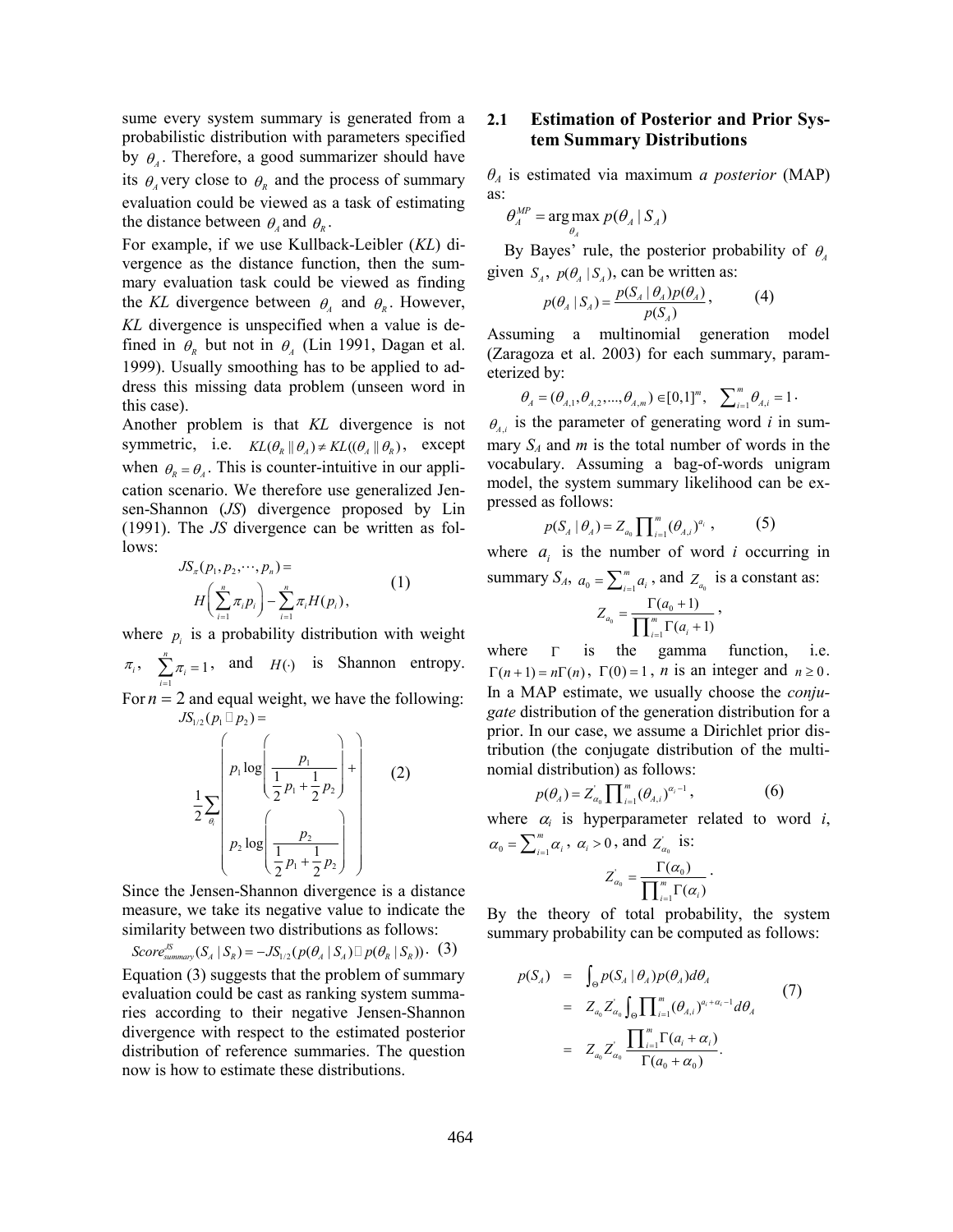Substituting  $(5)$ ,  $(6)$ , and  $(7)$  into  $(4)$ , we have the posterior distribution  $p(\theta_4 | S_4)$  as below:

$$
p(\theta_A | S_A) = \frac{p(S_A | \theta_A) p(\theta_A)}{p(S_A)}
$$
  
= 
$$
\frac{\Gamma(a_0 + \alpha_0)}{\prod_{i=1}^m \Gamma(a_i + \alpha_i)} \prod_{i=1}^m (\theta_{A,i})^{a_i + \alpha_i - 1}
$$
  
= 
$$
Z_{a_0 + \alpha_0} \prod_{i=1}^m (\theta_{A,i})^{a_i + \alpha_i - 1}.
$$
 (8)

We now turn to discuss different ways of estimating  $\theta_{\mu}$  and  $\alpha_i$  and their implications as described by Zaragoza et al. (2003).

According to Equation (8), the posterior distribution of  $\theta_4$  given  $S_4$  is also a Dirichlet distribution. Its maximum posterior estimation has the following form (Gelman et al. 2003):

$$
\theta_{A,i}^{MP} = \frac{a_i + \alpha_i - 1}{a_0 + \alpha_0 - m},
$$
\n(9)

and the posterior distribution (8) can be written as:

 $p(\theta_A | S_A) \approx p(\theta_A^{MP} | S_A) = Z_{a_0 + a_0}' \prod_{i=1}^m (\theta_{A,i}^{MP})^{a_i + a_i - 1}$ . (10) If we set  $\alpha_i = 1$ , then  $\theta_{i,j}$  does not depend on  $\alpha_i$ , i.e. all possible  $\theta_{\lambda}$ 's have equal prior. In this case, equation (9) becomes the maximum likelihood estimation as follows:

$$
\theta_{A,i}^{ML} = \frac{a_i}{a_0} \tag{11}
$$

and the posterior distribution (8) can be written as:

 $p(\theta_A | S_A) \approx p(\theta_A^{ML} | S_A) = Z_{a_0 + m} \prod_{i=1}^m (\theta_{A,i}^{ML})^{a_i}.$  $(12)$ The problem with using maximum likelihood estimation is when  $a_i$  equal to zero. If zero occurrence happens for word  $i$ , then its maximum likelihood estimation,  $\theta_{\lambda i}^{ML}$ , would be zero and the whole posterior distribution would be zero. To tackle this problem, we need to redistribute some probability mass to zero occurrence events or unseen word events. The process of redistribution is called *smoothing* in the language modeling literatures. For an in-depth discussion of this topic, please see Chen and Goodman (1996).

By choosing different value for  $\alpha_i$ , we could derive different smoothing methods as discussed in Zaragoza et al. (2003). For example, we could estimate  $\alpha_i$  using topic collection frequency by setting  $\alpha_i = \mu p(w_i | T) + 1$ , where  $\mu$  is a scaling factor and  $p(w, |T)$  is the probability of word *i* occurring in topic  $T$ . This is called Bayes-smoothing and has been used in language modeling for information retrieval (Zhai and Lafferty 2004). The Bayessmoothing can be written as:

$$
\theta_{A,i}^{BS} = \frac{a_i + \mu p(w_i \mid T)}{a_0 + \mu} \tag{13}
$$

Using Equation  $(13)$ , Equation  $(8)$  becomes:  $p(\theta_A | S_A) \approx p(\theta_A^{BS} | S_A) = Z_{a_i + \mu + m}^{'} \prod_{i=1}^{m} (\theta_{A,i}^{BS})^{a_i + \mu p(w_i | T)}$ . (14) We now turn to estimating the posterior distribution of  $\theta_{R}$  given a reference summary  $S_{R}$ .

### $2.2$ **Estimation of Reference Summary Distributions**

Given a reference summary  $S_n$ , we could estimate posterior distribution  $\theta_{n}$  in the same way that we estimate posterior distribution  $\theta_{\mu}$  as follows:

$$
p(\theta_R | S_R) = \frac{p(S_R | \theta_R) p(\theta_R)}{p(S_R)}
$$
  
= 
$$
Z_{a_0 + a_0}^{'} \prod_{i=1}^m (\theta_{R,i})^{a_i + a_i - 1},
$$
 (15)

where  $a_i$  is the number of occurrence of word i in reference summary  $S_R$ .

Given another reference summary  $S_n$ , i.e., when multiple reference summaries are available, the posterior distribution can be updated using Bayesian inference as follows:

$$
p(\theta_{R} | S_{R}, S_{R}^{'})
$$
\n
$$
= \frac{p(\theta_{R}, S_{R} | S_{R})}{p(S_{R}^{'} | S_{R})}
$$
\n
$$
= \frac{p(S_{R}^{'} | \theta_{R}, S_{R}) p(\theta_{R} | S_{R})}{p(S_{R}^{'} | S_{R})}
$$
\n
$$
= \frac{p(S_{R}^{'} | \theta_{R}) p(\theta_{R} | S_{R})}{p(S_{R}^{'} )}
$$
\n
$$
= \frac{Z_{a_{0}} \prod_{i=1}^{m} (\theta_{R,i})^{a_{i}} \sum_{a_{0}+a_{0}} \prod_{i=1}^{m} (\theta_{R,i})^{a_{i}+a_{i}-1}}{\prod_{i=1}^{m} \Gamma(a_{i} + a_{i} + a_{i})}
$$
\n
$$
= \frac{\Gamma(a_{0} + a_{0} + a_{0})}{\prod_{i=1}^{m} \Gamma(a_{i}^{'} + a_{i} + a_{i})} \prod_{i=1}^{m} (\theta_{r,i})^{a_{i}+a_{i}+a_{i}-1}}
$$
\n
$$
= Z_{a_{0}+a_{0}+a_{0}}^{' \prod_{i=1}^{m} (\theta_{R,i})^{a_{i}+a_{i}+a_{i}-1}},
$$
\n(16)

where  $p(\theta_{R} | S_{R})$  is the posterior distribution from equation (15),  $S_R$  is independent of  $S_R$ , and  $p(S_R)$ is computed using equation (7) but with the posterior distribution  $p(\theta_{R} | S_{R})$  as prior. In a more general case, given multiple  $(L)$  reference summaries,  $S_{R,1}, \dots, S_{R,L}$ , the posterior distribution of  $\theta_R$  could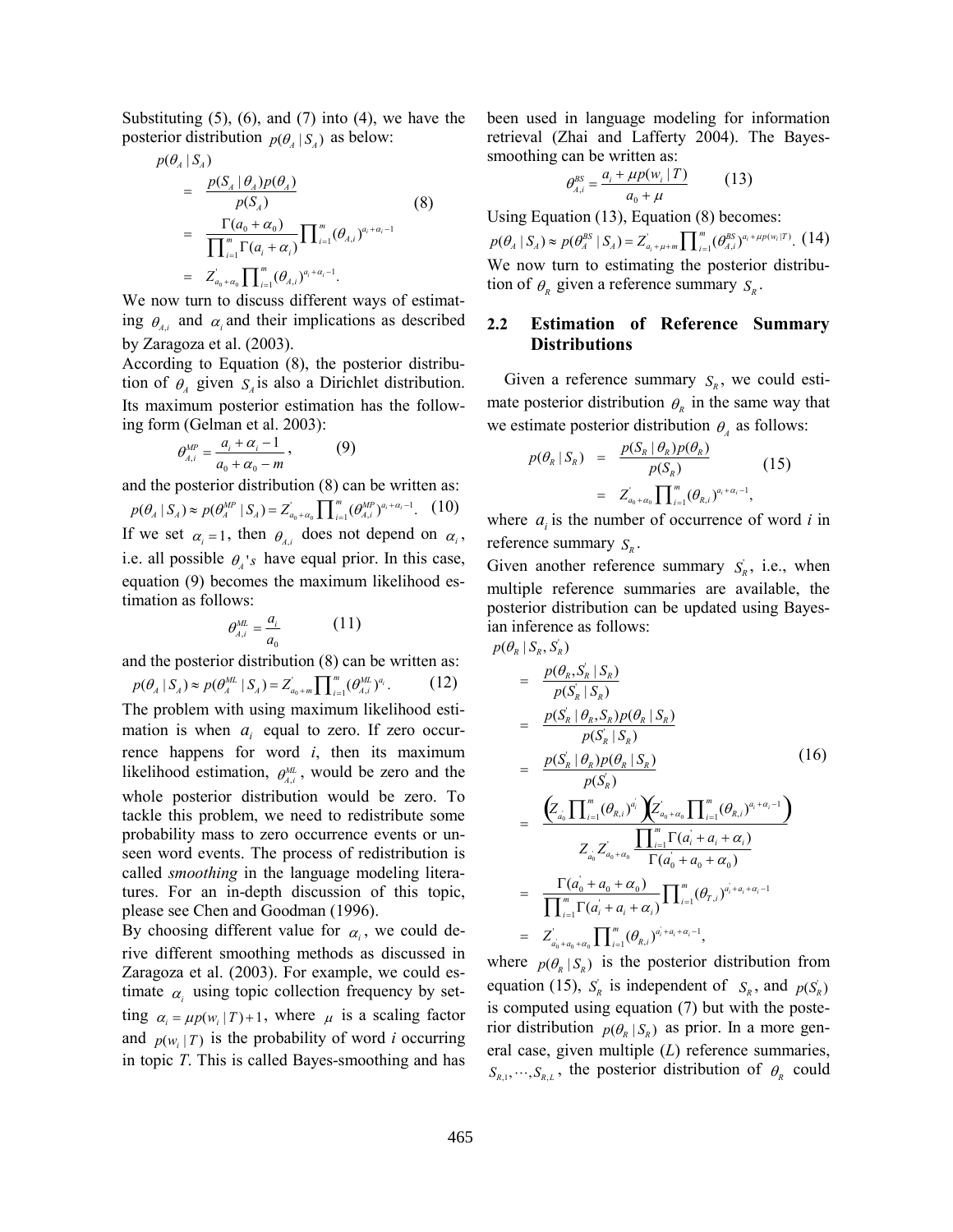be written as follows by repeat application of Bayesian inference with equation (16):

$$
p(\theta_R \mid S_{R,1}, \cdots, S_{R,L}) = Z'_{\alpha_0 + \sum_{j=1}^L a_{0,j}} \prod_{i=1}^m (\theta_{R,i})^{\alpha_i - 1 + \sum_{j=1}^L a_{i,j}}, (17)
$$

where  $a_{i,j}$  is the number of occurrence of word i in reference summary  $S_{R,i}$ , and

$$
a_{0,j} = \sum_{i=0}^{m} a_{i,j} \qquad (18)
$$

Equation (18) is the total number of words in reference summary  $S_{R,i}$ . The total number of words in the topic collection could be computed as follows:

$$
\sum_{j=1}^{L} a_{0,j} = \sum_{j=1}^{L} \sum_{i=1}^{m} a_{i,j}.
$$
 (19)

Equation (17) indicates that estimation of posterior distribution given multiple summaries is the same as estimation of posterior distribution given a single summary that contains all the reference summaries. This is reasonable since we assume a bagof-word unigram likelihood model for generating summaries<sup>4</sup>. It also bodes well with the consensusoriented manual summarization evaluation approaches proposed by van Halteren and Teufel (2003) and Nenkova and Passonneau (2004). With equations  $(8)$  and  $(17)$ , the summary score of system summary,  $S_{\mu}$ , can be computed using Jensen-Shannon divergence from equation (3) as follows: Score<sup>JS</sup><sub>summary</sub> $(S_A | S_R^{1,L}) = -JS_{1/2}(p(\theta_A | S_A) p(\theta_R | S_R^{1,L}))$ , (20) where  $S_R^{1,L}$  is a shorthand for  $S_{R,1}, \dots, S_{R,L}$ .

### 3 Experimental Setup

We used data from DUC 2002 100-word single and multi-document tasks as our testing corpus. DUC 2002 data includes 59 topic sets. Each topic set contains about 10 news article pertaining to some news topic, for example, topic D061 is about "Hurricane Gilbert". Two human written summaries per topic are provided as reference summaries. 14 sets of system summaries and 1 simple lead baseline summary are included for the single document summarization task (total 15 runs); while 8 sets of system summaries, 1 lead baseline, and 1 latest news baseline are included for the multi-document summarization task (total 12 runs). All summaries are about 100 words<sup>5</sup>. Manually evaluation results in average coverage<sup>6</sup> scores are also included in the DUC 2002 data set.

The commonly used criterion of success to evaluate an automatic evaluation method is to compute the correlation between the ranking of systems according to human assigned scores and the ranking according to automatic scores (Papineni et al. 2002; Lin & Hovy 2003). We followed the same convention and computed Pearson's product moment correlation coefficient and Spearman's rank correlation coefficient as indicators of success.

Besides evaluating the performance of the automatic evaluation measure based on Jensen-Shannon  $(JS)$  divergence as defined in equation (2), we also compared it with measures based on KL-divergence and simple log likelihood. The effect of smoothing and the difference of using single and multiple reference summaries were also investigated. To examine the effect of using longer n-grams  $(n > 1)$ , we also used bag-of-bigram and bag-of-trigram models by simply replace unigrams in the model proposed in Section 2 with bigrams and trigrams and treat them as unigrams. Lemur toolkit version  $4.0<sup>7</sup>$  was used to estimate models with modification to speedup computation of bigram and trigram models. We also ran standard ROUGE v1.5.5 with ROUGE1 to 4 as baselines. All experiments were run with common words ex-

cluded and Porter stemmer applied. We summarize these experiments in the following sections.

#### $3.1$ **Jensen-Shannon Divergence (JSD)**

We use equation  $(22)$  to compute summary score and apply maximum likelihood estimation  $(\theta^{ML})$  of the parameters according to equation (11). Using a unigram model and single reference summary, we rewrite equation (22) as follows:

 $4$  Please refer to equation (5).

 $5$  There were also 10-, 50-, and 200-word summary tasks in DUC 2002 multi-document summarization evaluation. However, we only used the data of 100-word summarization subtask for this experiment.

<sup>&</sup>lt;sup>6</sup> Coverage is a weighted recall metric measuring the overlap of content between a system summary and a reference summary. For example, if 4 elementary discourse units (EDU, Marcu 1998) in a system summary partially match EDUs in a reference summary of total 8 EDUs, then its coverage score is  $R*4/8$ . R is the ratio of the partial match. R is 20%, 40%, 60%, 80%, or 100% in DUC 2002. A single human assigned the ratio using only one reference. The other reference was not used in the manual evaluation.

 $\frac{7}{7}$  The Lemur project: http://www.lemurproject.org.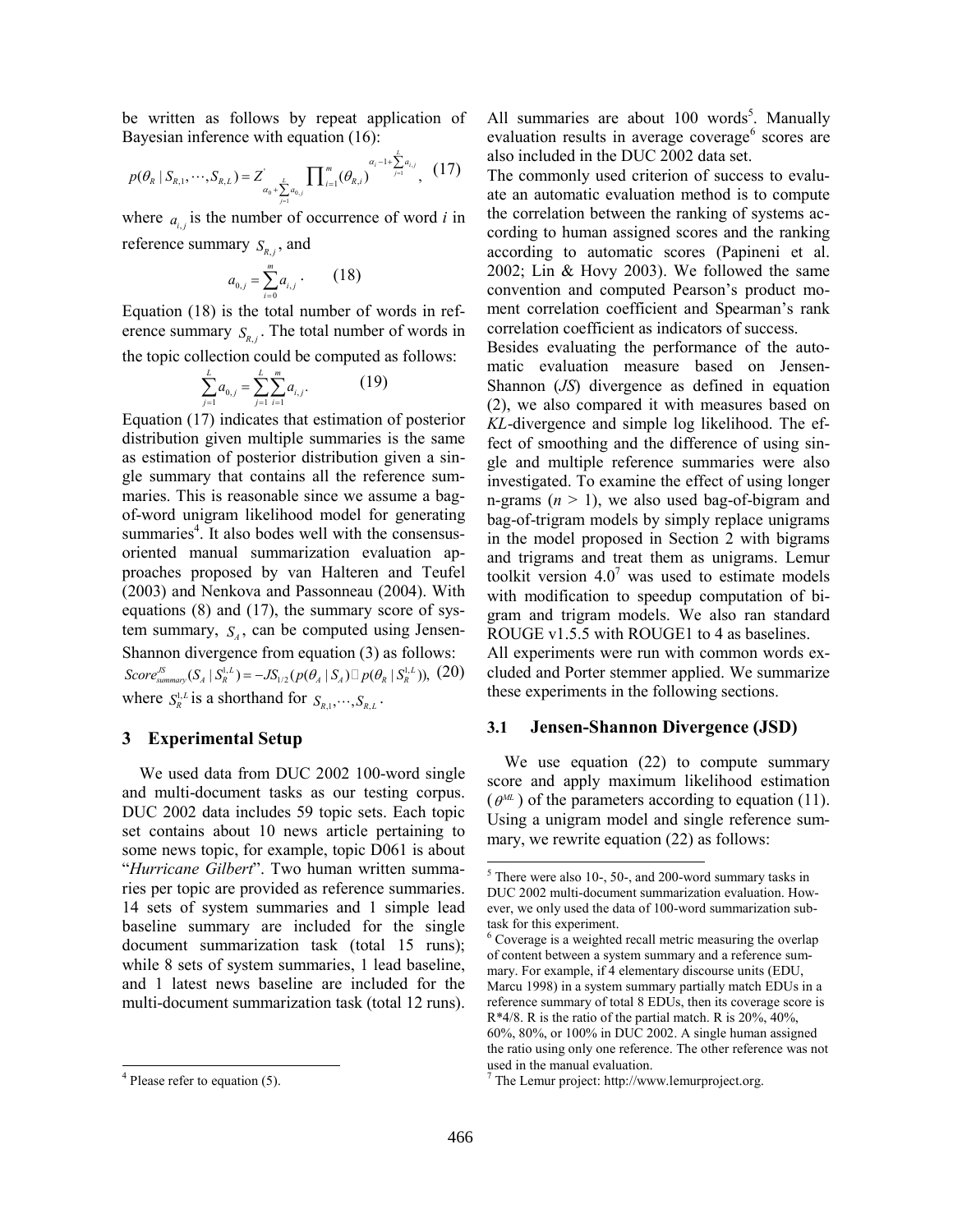$$
Score_{summary}^{JSD}(S_A | S_R^{1,1}) = \newline - \frac{1}{2} \sum_{\theta_i^{MP}} \left( \frac{p(\theta_i^{MP} | S_A)}{\frac{1}{2} p(\theta_i^{MP} | S_A) + \frac{1}{2} p(\theta_i^{MP} | S_R^{1,1})} \right) + \\ \cdot \left( \frac{p(\theta_i^{MP} | S_A^{1,1}) \log \left( \frac{p(\theta_i^{MP} | S_A^{1,1})}{\frac{1}{2} p(\theta_i^{MP} | S_R^{1,1})} \right)}{\frac{1}{2} p(\theta_i^{MP} | S_A^{1,1}) + \frac{1}{2} p(\theta_i^{MP} | S_R^{1,1})} \right) \right)
$$

where  $p(\theta_i^{MP} | S_i)$  and  $p(\theta_i^{MP} | S_i^{1,1})$  are estimated as follows:

$$
p(\theta_i^{MP} | S_A) = \frac{a_{A,i}}{a_{A,0}} \\
= \frac{C(w_i, S_A)}{\sum_{w_i} C(w_i, S_A)}, \\
p(\theta_i^{MP} | S_R^{1,1}) = \frac{a_{R,i}}{a_{R,0}} \\
= \frac{C(w_i, S_R^{1,1})}{\sum_{w_i} C(w_i, S_R^{1,1})}.
$$

 $C(w_i, S_A)$  and  $C(w_i, S_R^{1,1})$  are the counts of word  $w_i$  in system summary  $S_A$  and reference summary  $S_n^{1,1}$ respectively. When multiple reference summaries are used,  $p(\theta_i^{MP} | S_{R}^{1,L})$  is estimated as follows:

$$
p(\theta_i^{MP} | S_R^{i,L}) = \frac{a_{R,i}^{1,L}}{a_{R,0}^{1,L}} = \frac{\sum_j C(w_i, S_{R,i}^{j,j})}{\sum_{w_i} \sum_j C(w_i, S_{R,i}^{j,j})}.
$$

#### $3.2$ Jensen-Shannon **Divergence** with **Smoothing (JSDS)**

To examine the effect of smoothing when we compute summary score using equation (22), we apply Bayes-smoothing as shown in equation (15). Using a unigram model and single reference summary, we rewrite equation (22) as follows:

 $Score_{summary}^{JSDS}(S_A | S_R^{1,1}) =$ 

$$
-\frac{1}{2} \sum_{\theta_i^{BS}} \left( p(\theta_i^{BS} \mid S_A) \log \left( \frac{p(\theta_i^{BS} \mid S_A)}{\frac{1}{2} p(\theta_i^{BS} \mid S_A) + \frac{1}{2} p(\theta_i^{BS} \mid S_R^{1,1})} \right) + \right) \right)
$$

$$
p(\theta_i^{BS} \mid S_R^{1,1}) \log \left( \frac{p(\theta_i^{BS} \mid S_R^{1,1})}{\frac{1}{2} p(\theta_i^{BS} \mid S_A) + \frac{1}{2} p(\theta_i^{BS} \mid S_R^{1,1})} \right)
$$

where  $p(\theta_i^{BS} | S_A)$  and  $p(\theta_i^{BS} | S_R^{1,1})$  are estimated as follows:

$$
p(\theta_i^{BS} | S_A) = \frac{a_{A,i} + \mu p(w_i | C)}{a_{A,0} + \mu}
$$
  
= 
$$
\frac{C(w_i, S_A) + \mu p(w_i | C)}{\left(\sum_{w_i} C(w_i, S_A)\right) + \mu}
$$
  

$$
p(\theta_i^{BS} | S_R^{1,1}) = \frac{a_{R,i} + \mu p(w_i | C)}{a_{R,0} + \mu}
$$
  
= 
$$
\frac{C(w_i, S_R^{1,1}) + \mu p(w_i | C)}{\left(\sum_{w_i} C(w_i, S_R^{1,1})\right) + \mu}
$$

 $C(w_i, S_A)$  and  $C(w_i, S_R^{1,1})$  are the counts of word  $w_i$  in system summary  $S_A$  and reference summary  $S_B^{1,1}$ respectively. The Bayes-smoothing probability or Bayesian prior  $p(w_i | C)$  is estimated from a general English corpus instead of the topic collection as we described in section 2.1. In our experiments, we used TREC AP88-90 collection that contained more than 200,000 news articles. When multiple reference summaries are used,  $p(\theta^{ps} | S_n^{l,L})$  is estimated as follows:

$$
p(\theta_i^{BS} | S_R^{i,L}) = \frac{a_{R,i}^{i,L} + \mu p(w_i | C)}{a_{R,0}^{i,L} + \mu}
$$
  
= 
$$
\frac{\left(\sum_j C(w_i, S_{R,i}^{j,j})\right) + \mu p(w_i | C)}{\left(\sum_{w_i} \sum_j C(w_i, S_{R,i}^{j,j})\right) + \mu}
$$

The value of  $\mu$  could be determined empirically. In this experiment we set  $\mu$  to 2,000 following Zhai and Lafferty (2004).

#### $3.3$ Kullback-Leibler **Divergence** with **Smoothing (KLDS)**

To compare the performance of JSD and JSDS scoring methods with other alternative distance measure, we also compute summary scores using KL divergence with Bayes-smoothing as follows:

$$
Score^{KL}_{summary}(S_A \mid S_R^{1,L}) = -\sum_{\theta_i^{BS}} p(\theta_i^{BS} \mid S_A) \log \left( \frac{p(\theta_i^{BS} \mid S_A)}{p(\theta_i^{BS} \mid S_R^{1,L})} \right)
$$

The Bayes-smoothing factor  $\mu$  is also set to 2,000 and  $\theta_i^{BS}$  is estimated by the same way that we compute JSDS.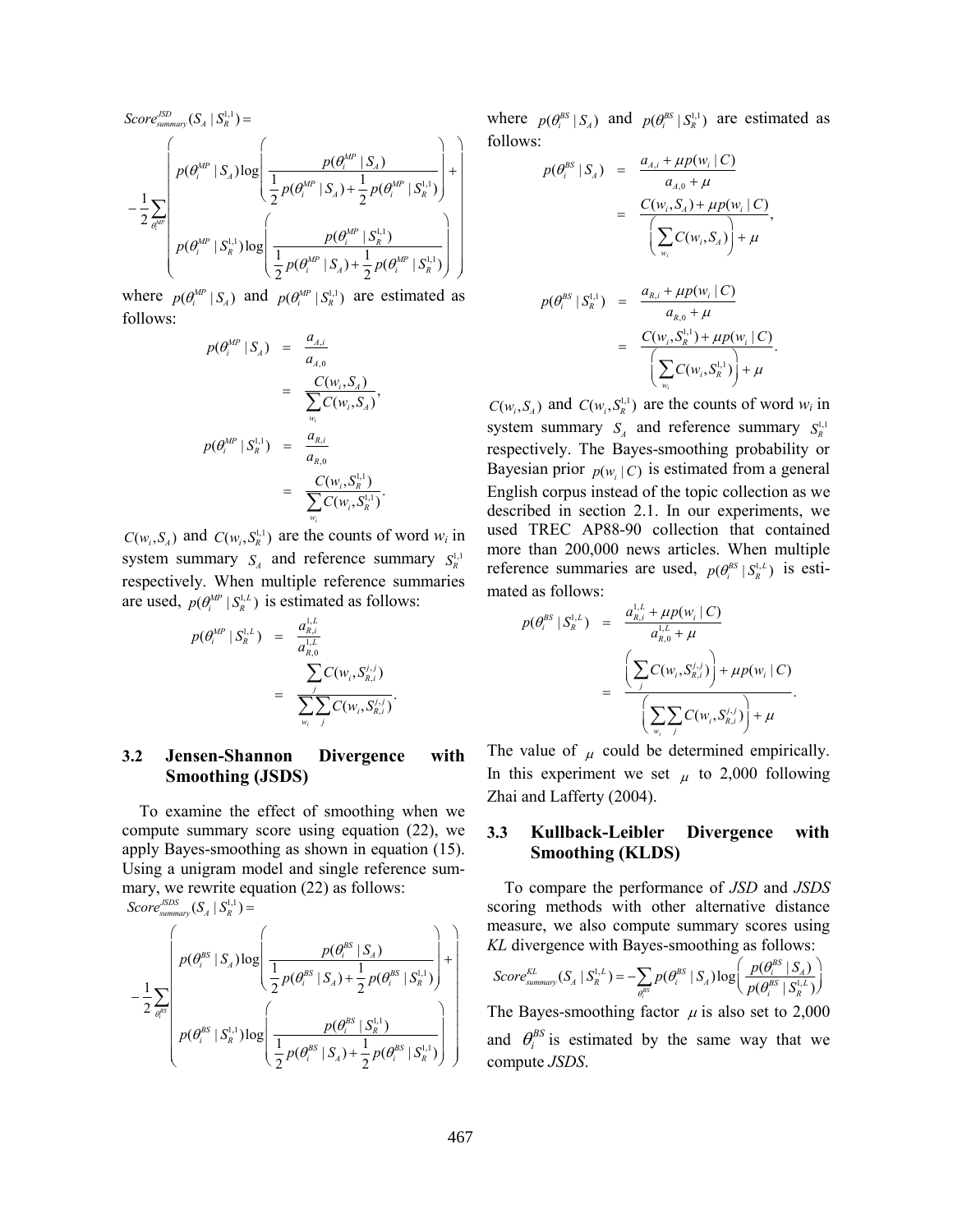| <b>Unigram</b> |           | JSD        |      | <b>JSDS</b> |         | <b>KLDS</b> |         | LLS     |           |
|----------------|-----------|------------|------|-------------|---------|-------------|---------|---------|-----------|
|                |           | P          | S    | P           | S       | P           | S       | P       | S         |
| SD             | SR        | 0.97       | 0.91 | 0.61        | 0.25    | 0.59        | 0.23    | $-0.54$ | 0.16      |
|                | МR        | 0.97       | 0.91 | 0.62        | 0.65    | 0.61        | 0.25    | $-0.60$ | $_{0.11}$ |
| МD             | <b>SR</b> | 0.80       | 0.83 | 0.44        | 0.64    | 0.34        | 0.54    | 0.21    | 0.36      |
|                |           | 0.88       | 0.89 | 0.76        | 0.81    | 0.61        | 0.71    | 0.47    | 0.60      |
|                |           |            |      |             |         |             |         |         |           |
| <b>Bigram</b>  |           | JSD        |      | <b>JSDS</b> |         | <b>KLDS</b> |         | LLS     |           |
|                |           | р          | S    | P           | S       | P           | S       | P       | S         |
| SD             | SR        | 0.92       | 0.90 | 0.64        | 0.60    | 0.50        | 0.20    | $-0.81$ | 0.05      |
|                | <b>MR</b> | 0.94       | 0.90 | 0.64        | 0.62    | 0.53        | 0.26    | $-0.80$ | 0.06      |
| MD             | <b>SR</b> | 0.91       | 0.88 | $-0.1$<br>7 | $-0.19$ | 0.01        | 0.14    | 0.82    | 0.87      |
|                |           | 0.96       | 0.94 | 0.17        | 0.36    | 0.12        | 0.22    | 0.85    | 0.89      |
|                |           |            |      |             |         |             |         |         |           |
| Trigram        |           | <b>JSD</b> |      | <b>JSDS</b> |         | <b>KLDS</b> |         | LLS     |           |
|                |           | P          | S    | P           | S       | P           | S       | P       | S         |
| SD             | SR        | 0.92       | 0.90 | 0.68        | 0.44    | 0.53        | 0.11    | $-0.72$ | 0.03      |
|                | <b>MR</b> | 0.94       | 0.90 | 0.68        | 0.58    | 0.55        | 0.20    | $-0.71$ | 0.01      |
| <b>MD</b>      | SR        | 0.87       | 0.82 | $-0.39$     | $-0.33$ | $-0.11$     | $-0.10$ | 0.50    | 0.54      |
|                | МR        | 0.93       | 0.89 | -0.30       | $-0.26$ | 11<br>-0    | -0.10   | 0.54    | 0.54      |

Table 1. DUC 2002 single (SD) and multidocument summarization (MD) tasks' Pearson's (P) and Spearman's (S) correlations of automatic measures (*JSD*, *JSDS*, *KLDS*, and *LLS*) using single (SR) or multiple (MR) reference summaries. (Unigram: bag-of-unigram model, Bigram: bag-of-bigram model, and Trigram: bagof-trigram model)

#### $3.4$ Log Likelihood with Smoothing (LLS)

As a baseline measure, we also compute the log likelihood score of an automatic summary given a reference summary or a set of reference summaries as follows:

$$
Score_{\text{summary}}^{LL}(S_A | S_R^{1,L}) = \sum_{i=1}^{|S_A|} log p(\theta_i^{BS} | S_R^{1,L})
$$

where  $|S_A|$  is the length of  $S_A$  and  $p(\theta_i^{BS} | S_R^{1,L})$  is estimated as before.

#### $\overline{\mathbf{4}}$ **Results**

Table 1 shows the results of all runs. According to Table 1, automatic evaluation measure based on Jensen-Shannon Divergence without Bayessmoothing (*JSD*) performed the best among all measures. Among them, JSD over the bag-ofunigram model achieved the best results in the single document summarization task (P-SD-MR:  $0.97$ , S-SD-MR:  $0.91$ ; while the bag-of-bigram model achieved the best results in the multiple document summarization task (P-MD-MR: 0.96, S-MD-MR: 0.94). Although the bag-of-bigram model did not perform as well as the bag-ofunigram model in the single document summarization task, its Pearson (SD-MR: 0.94) and Spearman





(SD-MR: 0.90) correlation values were still over 90% regardless of single or multiple references were used.

We also observed that using multiple references outperformed using only single reference. This is reasonable since we expect to estimate models better when more reference summaries are available.

Smoothed measures did not perform well. This is not a surprise due to the nature of summarization evaluation. Intuitively, only information presented in system and reference summaries should be considered for evaluation.

The JSD-based measure was also compared favorably to ROUGE in the multiple document summarization task as shown in Table 2. In particular, the JSD-based measure over bag-of-bigram model using multiple references achieved much better results in both Pearson's and Spearman's correlations than all versions of ROUGE. For single document summarization task, the JSD-based measure still achieved high correlations  $(90\%+)$ though it was not as high as ROUGE2, 3, and 4.

#### $5<sup>5</sup>$ **Related Work**

The approach described in this paper is most similar to the Bayesian extension in information retrieval (IR) work by Zaragoza et al. (2003). In their work, query likelihood model was presented as Bayesian inference. Other earlier language modeling (Rosenfeld 2002) work in information retrieval, especially the idea of modeling a document using bag-of-word unigram model, also inspire this work (Berger and Lafferty 1999, Lafferty and Zhai 2001

Statistical language models such as document language model (Ponte and Croft 1998, Zhai and Lafferty 2004), relevance-based language models (Lavrenko and Croft 2001), and dependency-based language models (Gao et al. 2004) have been applied successfully in information retrieval. It has also been applied to topic detection and tracking (Lavrenko et al. 2002, Larkey et al. 2004). Ex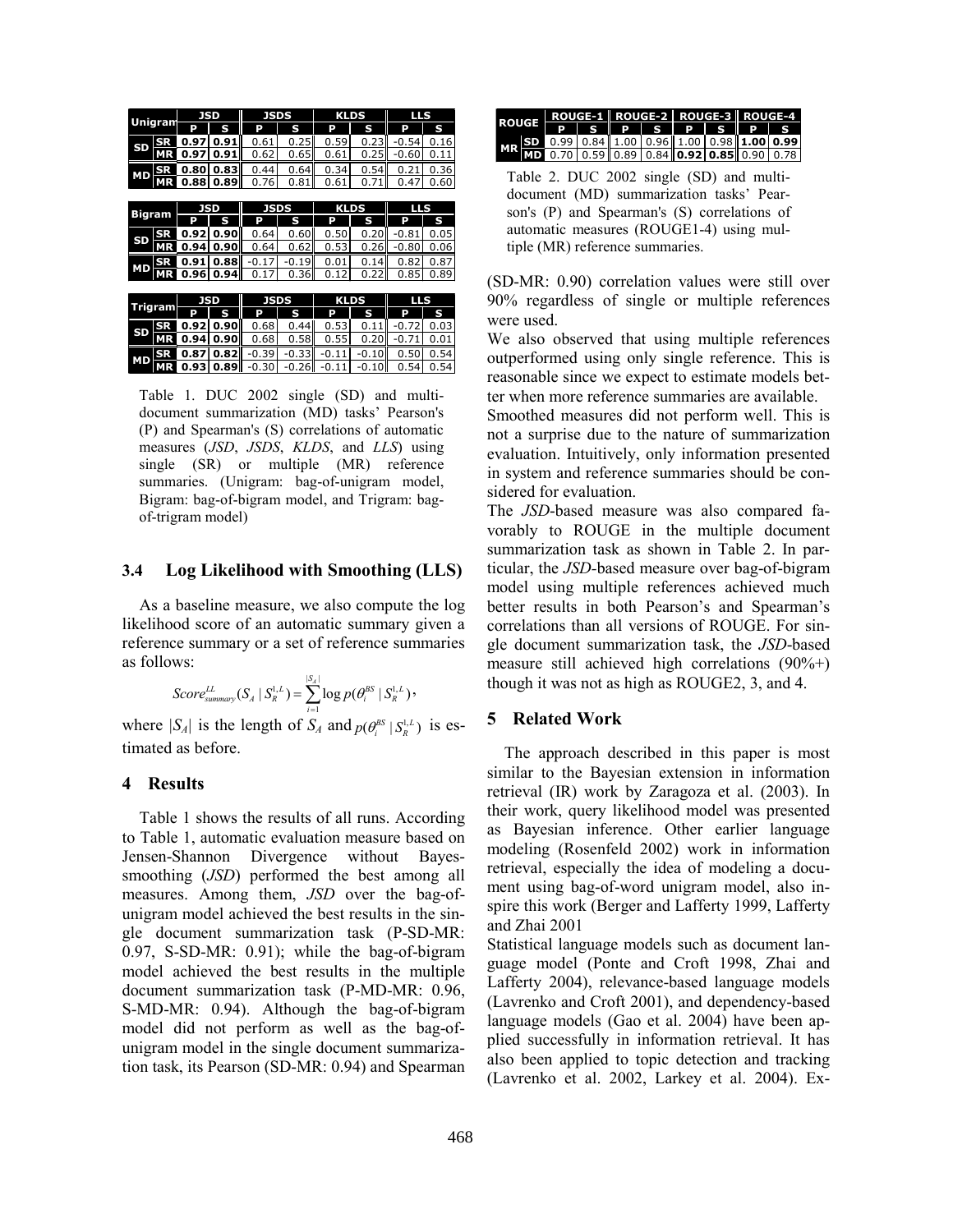tended models also have been developed to deal with vocabulary mismatch and query expansion problems (Berger and Lafferty 1999, Hofmann 1999, Lafferty and Zhai 2001). However, it has not been applied in automatic evaluation of summarization. Hori et al. (2004) also considered using "posterior probability" derived from consensus among human summaries as weighting factor to improve evaluations of speech summarization. But their notion of "posterior probability" was not true probability and was not presented as an integral part of the Bayesian inference framework as we have described in this paper.

## **6** Conclusions and Future Work

The research proposed in this paper aims at providing a pilot study of applying informationtheoretic measures in automatic evaluation of summaries. With the initial success of this study, we would like to:  $(1)$  verify the results with other set of data, for example, DUC 2003 data, (2) tune the Bayesian smoothing parameter  $\mu$  to further examine the effect of smoothing, (3) develop better content generation model and (4) add synonym and paraphrase matching capability in the future. To address (3), for example, we would like to explore mutual information-based dependency language modeling as proposed by Gao et al. (2004).

For (4), manual evaluation methods recently proposed separately by van Halteren and Teufel (2003), the factoid method, and Nenkova and Passouneau (2004), the pyramid method, tried to take advantage of the availability of multiple references. Both methods assume that the more important a piece of information is, the more reference summaries it appears in. These manual evaluation methods can identify semantic equivalents. For example, a summary content unit (SCU) "The diamonds were replaced by fake replicas<sup>8</sup> created as defined in Nenkova and Passouneau (2004) from the following four contributing clauses  $(1a$  $d)$ :

1. Authorities, responding to a tip, [switched the *diamonds with fakes* $\vert$ <sub>la</sub> and were waiting inside the building dressed as cleaners when the thieves burst in with a bulldozer and sledgehammers.

- However, authorities were tipped off and  $2<sub>1</sub>$ [switched the diamonds with fakes]  $_{1b}$ .
- $3<sub>1</sub>$ They disguised themselves as cleaners at the Millennium Dome, [switched the diamonds] with worthless glass]  $_{1c}$ , and waited for the robbers, who planned to get away in a speedboat down the Thames River.
- 4. [The diamonds had been swapped with glass] replicas  $\vert_{1d}$ .

Contributors  $(1a - d)$  from 4 reference summaries to the SCU are underlined. The manual pyramid method can identify these semantic equivalents. It is obvious that automatic evaluation methods relying on strict n-gram or lexical matching would only find two out of four possible matches, *i.e.* "switched the diamonds with fakes" from (1a) and (1b) while leave "switched the diamonds with worthless glass" (1c) and "The diamonds had been swapped with glass replicas" (1d) unmatched. Allowing near synonyms such as *fakes*, *worthless* glass, and glass replicas to match might help, but how to acquire these equivalents and how to assign appropriate weights to reflect their subtle differences remain open questions. To find semantic equivalents automatically, we would like to try query expansion techniques (Hofmann 1999, Lafferty and Zhai 2001, Bai et al. 2005, Cao et al. 2005) commonly used in IR. Proper query expansion boosts IR system performance. We suspect that these techniques would help a little but we probably would need to develop much better paraphrase expansion and matching techniques to see significant boost in overall performance.

## 7 Acknowledgement

Part of this work was conducted while the first author visited Microsoft Research Asia (MSRA) in the summer of 2005. He would like to thank Ming Zhou, Hsiao-Wuen Hon, and other staffs at MSRA for providing an excellent research environment and exciting intellectual exchanges during his visit.

## Reference

Bai, Jing, Dawei Song, Peter Bruza, Jian-Yun Nie, and Guihong Cao. 2005. Query Expansion Using Term Relationships in Language Models for Information Retrieval. Proceedings of International Conference on Information and Knowledge Management (CIKM) 2005. October 31 - November 5, 2005, Bremen, Germany.

<sup>&</sup>lt;sup>8</sup> Example is taken from Multilingual Summarization Evaluation 2005 (MSE2005), topic number 33003.